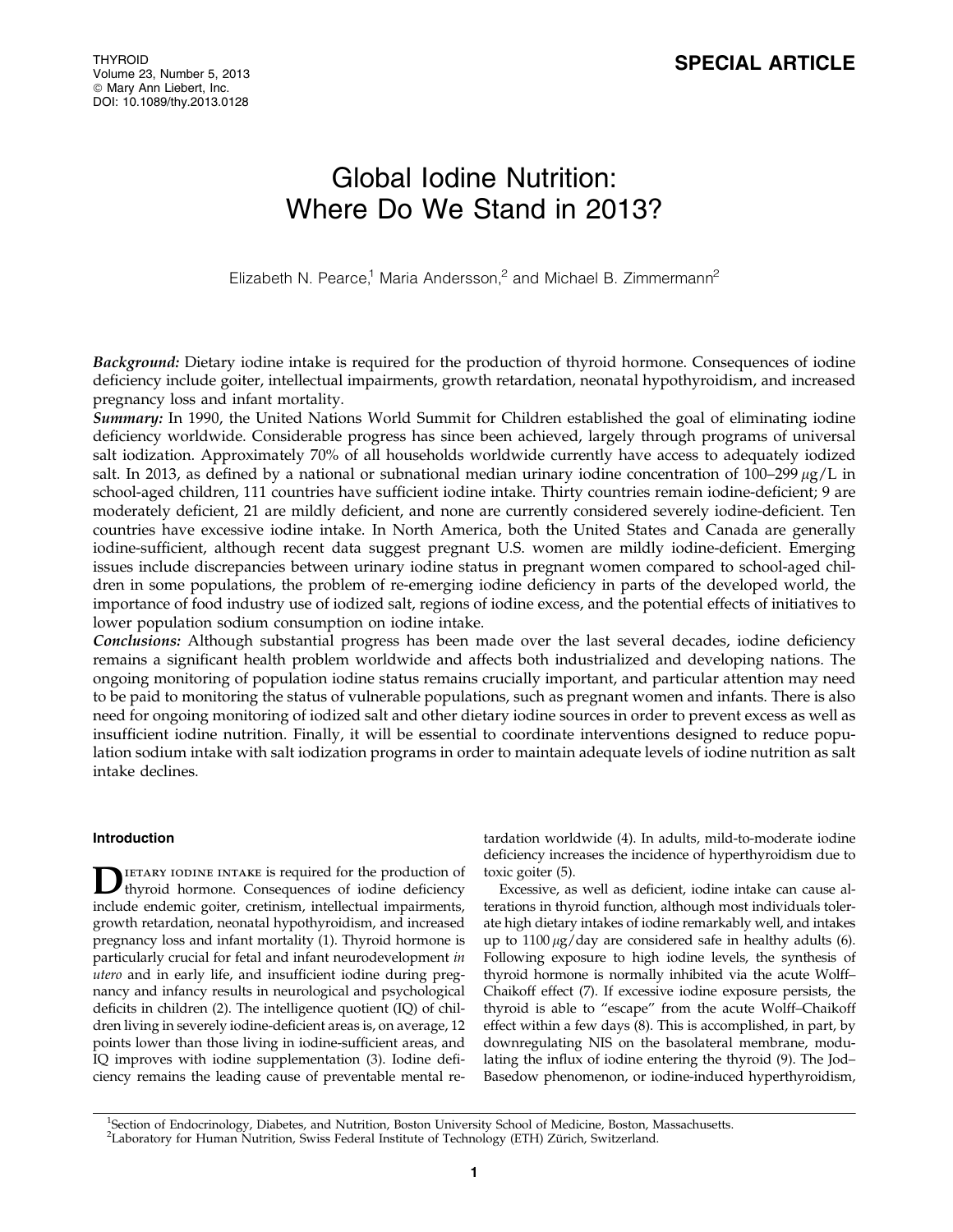occurs most commonly in individuals with a history of nontoxic diffuse or nodular goiters, which are more frequent in areas of iodine deficiency. Increases in rates of hyperthyroidism have been reported in historically iodine-deficient regions with the initiation of salt iodization, but this increase is typically transient, and incidence rates fall after sustained iodization to rates lower than before introduction of iodized salt (10). Conversely, individuals with subtle defects in thyroid hormone synthesis, such as those with Hashimoto's thyroiditis, may be unable to escape from the acute Wolff– Chaikoff effect, and can develop iodine-induced hypothyroidism. In addition, even small increases in population iodine intake are associated with an increased prevalence of thyroid autoimmunity (11).

There are several accepted methods for the monitoring of population iodine status (12). Because 90% of ingested iodine is renaly excreted, median spot urinary iodine concentrations (UIC) serve as a biomarker for recent dietary iodine intake. Median thresholds for median urinary iodine sufficiency from spot samples have been identified for populations, but these should not be applied to individuals because of significant day-to-day variation in salt intake, the main source of dietary iodine in many countries (13). Because of this variation,  $\sim$ 10 repeat spot urine collections are needed to estimate individual iodine intakes with acceptable precision (14,15). Population iodine sufficiency is defined by median urinary iodine concentrations of 100-299  $\mu$ g/L in school-aged children, and  $\geq$ 150  $\mu$ g/L in pregnant women (16,17). Surveys of urinary iodine concentrations are most frequently carried out in populations of school-aged children, since they are convenient to sample and have been assumed to have iodine intakes characteristic of general populations.

In nearly all countries, the best strategy to control iodine deficiency is the addition of iodine to salt; it is simple, effective, safe, and inexpensive. Worldwide, nearly 70% of households in low-income countries have access to iodized salt and the annual costs of salt iodization are estimated at only US\$0.02–0.05 per child (18,19). Household access to adequately iodized salt has also been used as a proxy for population iodine status, particularly in developing countries. Salt is considered to be adequately iodized when it contains 15–40 ppm iodine (16).

This review focuses on the current global iodine status and the current status of iodine nutrition in North America. In addition, some emerging issues are discussed, including discrepancies between urinary iodine status in pregnant women compared to school-aged children, the problem of re-emerging iodine deficiency in parts of the developed world, the importance of the use of iodized salt by the food industry, regions of iodine excess, and the potential effects of initiatives to lower population sodium consumption on iodine intake.

#### Discussion

## Global iodine status in 2013

In 1990, the United Nations World Summit for Children established the goal of eliminating iodine deficiency worldwide (20). Considerable progress has since been achieved, largely through programs of universal salt iodization (USI), in line with the recommendations by the World Health Organization (WHO) and the International Council for the Control of Iodine Deficiency Disorders (ICCIDD) (16).

Data regarding household coverage with iodized salt are available for 128 UNICEF member states, of which 37 countries have achieved adequate iodized salt consumption in  $\geq 90\%$  of households, 52 have coverage in 50–89% of households, and 39 countries still have coverage in <50% of households. Overall,  $\sim$ 70% of all households worldwide currently have access to adequately iodized salt (18,21). This represents a substantial improvement from <10% of household coverage in 1990 (22). However, progress over the last decade has slowed, limited primarily by the technical challenges of reaching small salt producers, poor quality control of salt iodization, waning interest by governments, and by difficulties in enforcing iodized salt legislation.

There are currently UIC data available globally, which together represent 97.7% of the world population of schoolaged children. Since the last global estimate in 2011 (23), new data are available for 15 countries, including, among others, Belgium, Benin, North Korea, Latvia, Thailand, and Zambia. Nationally representative surveys conducted between 1993 and 2012 are available for 119 countries. For 33 countries which lack national data, subnational UIC surveys were used. There are currently no UIC data available for 42 countries. Although the majority of the countries without data have small populations, larger countries without adequate UIC survey data include Israel, Syria, and Sierra Leone.

Currently, 111 countries have adequate iodine nutrition (Fig. 1). Thirty countries remain iodine-deficient, 9 are moderately deficient, 21 are mildly deficient, and none are currently considered severely iodine-deficient. Ten countries have excessive iodine intake. It is important to note that in countries classified overall as iodine-sufficient, some subgroups such as vegans or vegetarians (24), weaning infants (25), and those who do not use iodized salt due to choice or lack of access may still be deficient.

Between 2003 and 2013, the total number of countries with adequate iodine intake increased from 67 to 111 (26). Since the last global estimate in 2011 (23), the iodine status in Australia, Belgium, Latvia, and Mauritania improved from deficient to sufficient. In Finland, the iodine status deteriorated from sufficient to deficient, and in North Korea, the first national iodine survey reports mild iodine deficiency. In Benin, the iodine intake increased and is now excessive. Overall, there has been steady progress in Europe, the eastern Mediterranean, southeast Asia, and the western Pacific regions over the past 10 years, largely due to strengthened salt iodization programs and improved monitoring (18). However, there has been minimal recent progress in Africa.

#### North American iodine status in 2013

Since the 1920s, U.S. dietary iodine has been considered adequate. Based on the most recent U.S. 2003–2004 Food and Drug Administration's Total Diet Study, the estimated average daily iodine intake ranges from  $138$  to  $353 \mu$ g/person (27). Based on National Health and Nutrition Examination Surveys (NHANES), the median UIC in U.S. adults decreased by >50% between the early 1970s and the late 1990s (28). Of particular concern, the prevalence of UICs  $\langle 50 \mu g/L \rangle$ among women of childbearing age increased by almost fourfold, from 4% to 15%, over this period. The most recent NHANES survey (2009–2010) demonstrated that the overall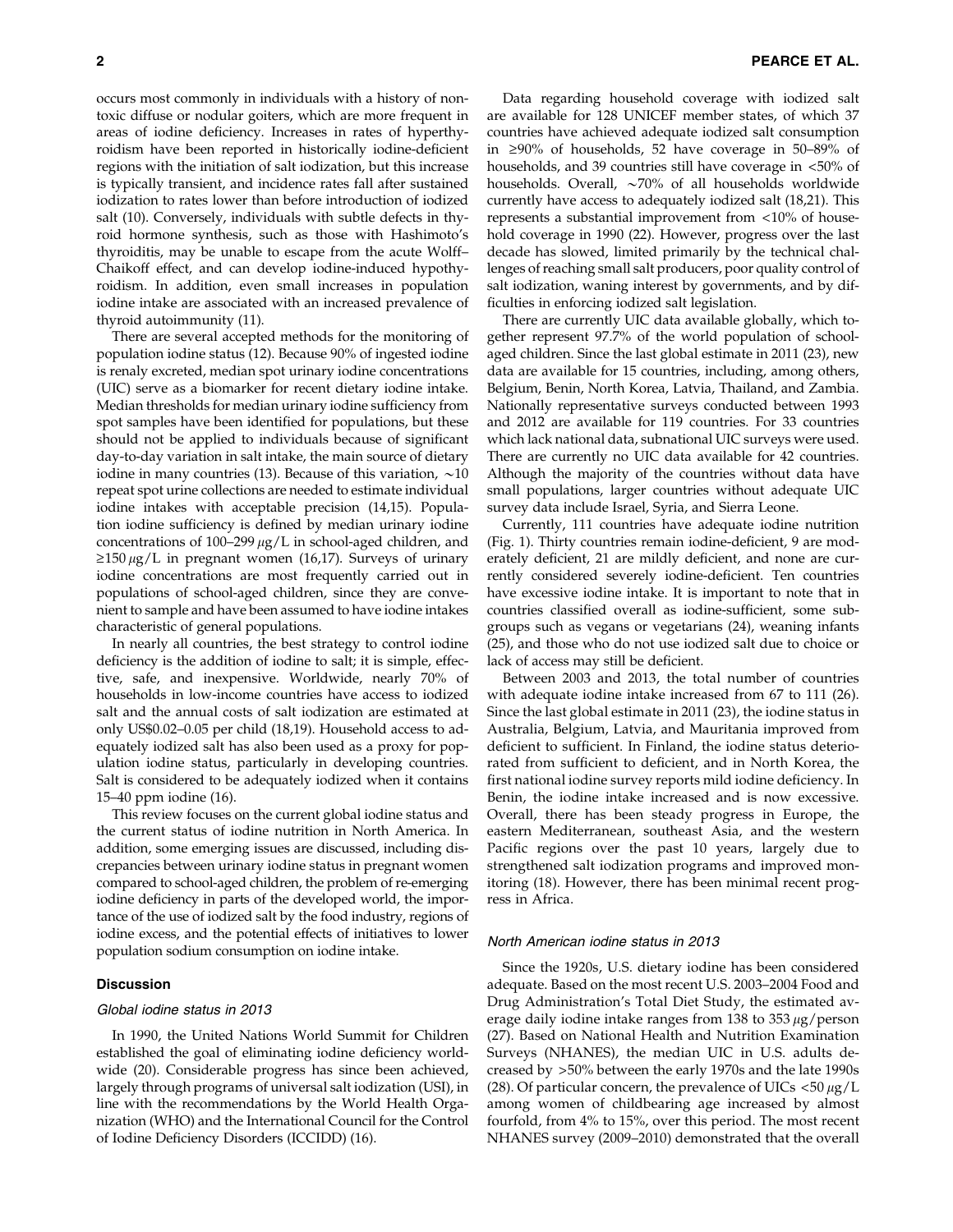

FIG. 1. National iodine status based on median urinary iodine concentrations in school-age children.

U.S. population remains iodine-sufficient, with a median UIC of  $144 \mu g/L$  among individuals aged six years and older (29). However, aggregate NHANES data from 2001 to 2006 showed that U.S. pregnant women sampled were only marginally iodine-sufficient (median UIC,  $153 \mu g/L$ ) (30) and the most recent NHANES data from 2007 to 2010 demonstrated that the median UIC among pregnant U.S. women had dropped to  $\langle 150 \mu g/L \rangle$  indicating mild iodine deficiency (31).

In the United States, sources of dietary iodine include iodized salt (due to the voluntary addition of iodine to table salt as a public health measure), dairy foods (due to the use of iodophor cleansers and livestock iodine supplements by the dairy industry), and some commercially-baked breads (due to the use of iodate as bread conditioners) (32). Reductions in U.S. dietary iodine over the last several decades have been variously ascribed to a possible reduction in the iodine content of dairy products, the removal of iodate dough conditioners in commercially produced bread, new recommendations for reduced salt intake for blood-pressure control, and the increasing use of noniodized salt by the food industry (33).

Iodine status in Canada has recently been assessed in a national survey and found to be adequate, with a median UIC of 134  $\mu$ g/L (34). A recent cross-sectional study found a median UIC of 221  $\mu$ g/L among 142 pregnant women from the Toronto area (35), but national surveys of iodine status in pregnancy have not been performed in Canada.

### Emerging issues

Discrepancies between iodine status in school children and pregnant women. Pregnant women and their offspring are particularly vulnerable to the effects of iodine deficiency. However, few countries have completed national UIC surveys in pregnant women and women of reproductive age. This represents an important limitation of current global estimates of iodine status. Although the median UIC in schoolaged children is typically used to represent the iodine status of most of the population, recent studies suggest that it may not be an appropriate proxy for iodine status in pregnant women (36,37). In populations where a substantial proportion of the total iodine intake comes from dairy sources (such as the United States), UIC in school-aged children, who usually consume the largest amounts of milk, may overestimate the iodine status of adults (29). This may be less of an issue in countries where salt is the primary source of iodine in the diet. However, it is likely that there will be an increased emphasis in the future on monitoring the iodine status of vulnerable populations.

Re-emerging iodine deficiency in industrialized countries. Although nutritional deficiencies are thought of as primarily a problem of developing countries, iodine deficiency affects industrialized countries as well as the developing world, and has reappeared in some regions that were previously iodine-sufficient. Iodine deficiency was endemic in parts of the United Kingdom until, through what has been described as ''an unplanned and accidental public health triumph'' (38), iodine was added to cattle feed to improve milk production in the 1930s. This resulted in increased iodine concentrations in cow milk and ensured adequate iodine nutrition in the United Kingdom despite the fact that  $\langle 5\% \rangle$  of salt sold in the United Kingdom is iodized (39). However, recent studies have suggested that vulnerable United Kingdom populations might again be iodine-deficient (40–43). Iodine deficiency appears to have re-emerged due to a decrease in United Kingdom milk consumption (44).

A similar process has occurred in Australia in recent years. Australia has very limited salt iodization. For decades, dietary iodine was provided mainly by the use of iodophor udder cleansers in the dairy industry—a fact that was only fully recognized when dairy practices changed in the 1990s and the country became iodine-deficient (45). In 2009, Australia and New Zealand mandated the iodization of salt in commerciallybaked bread to ensure adequate iodine nutrition for their populations (46). Recent data from Sydney and Tasmania indicate increasing iodine intakes, likely as a result of the national iodine intervention program (47,48). Similarly, Denmark and Belgium now control iodine deficiency in their populations through iodization of salt used in bread making (49,50).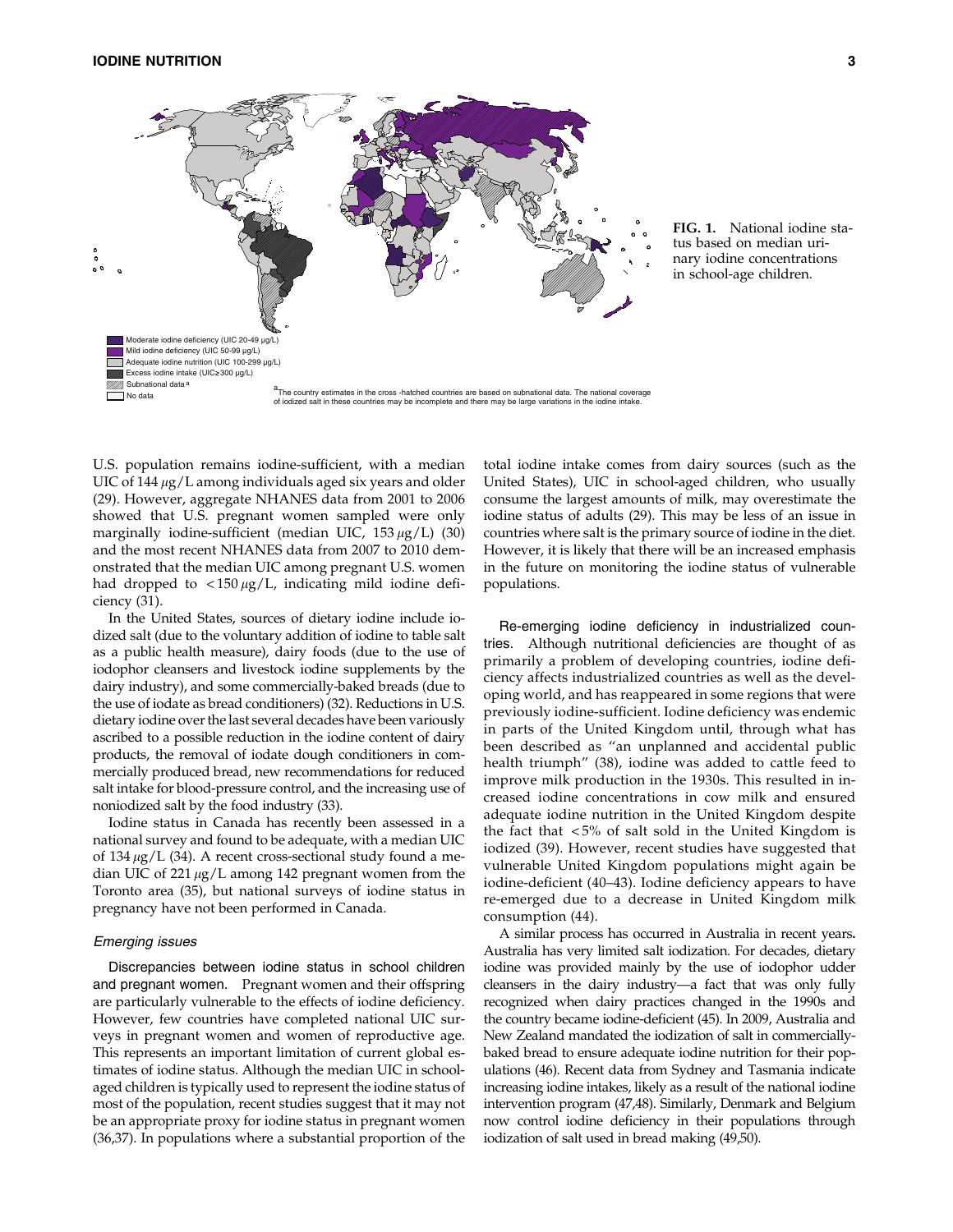Regions of iodine excess. Based on the most recent national surveys, 10 countries are classified as having excessive iodine intakes (median UIC  $>300 \mu g/L$ ) (16). Excess iodine intakes from iodized salt occur when the level of iodine added to salt is too high considering per capita salt intakes; the recommended fortification level is 20–40 ppm iodine in salt (16). These data emphasize the importance of regular monitoring of both salt iodization programs and of population iodine status. Excessive intake of iodine should be prevented, particularly in previously iodine-deficient areas, since a rapid increase in iodine intake in such populations may precipitate hyperthyroidism (5). However, the benefits of correcting iodine deficiency far outweigh the risks of salt iodization.

The importance of iodized salt use by the food industry. Because >80% of salt consumption in industrialized countries is from purchased processed foods, if only household salt is iodized, it will not supply adequate iodine intake. Thus, to control iodine deficiency successfully in industrialized countries, it is critical to convince the food industry to use iodized salt in their products. Switzerland's long-running iodized salt program has been successful because  $\sim60\%$  of salt used by the food industry is iodized on a voluntary basis (25). Iodine at ppm levels in foods does not cause any sensory changes, and the price difference between iodized and noniodized salt is negligible. Thus, there are no major barriers to its use in processed foods in North America, and this practice should be encouraged.

Initiatives to lower sodium consumption. In order to decrease cardiovascular mortality worldwide, the WHO has recommended reducing salt intake to  $\langle 5 \text{ g}/\text{day} \rangle$  ( $\langle 2000 \text{ mg} \rangle$ sodium/day) in adult populations (51). Many countries are currently undertaking salt-reduction programs. If these initiatives are pursued without close coordination with salt iodization programs, there is the potential for a decrease in population iodine intakes as sodium intake decreases. This can be mitigated if saltiodization levels are adjusted upward as salt consumption decreases: iodine levels can be safely increased in salt to adjust for the recommended reduction in dietary salt (52). The Pan-American Health Organization and ICCIDD are currently studying the effects of sodium reduction initiatives on population iodine status and are working to develop model collaborative salt iodization–salt reduction programs (53).

## **Conclusions**

Although substantial progress has been made over the last several decades, iodine deficiency remains a significant public health problem worldwide, including in developed nations. The ongoing monitoring of the population iodine status remains crucially important, and particular attention may need to be paid to monitoring the status of vulnerable populations. There is also a need for ongoing monitoring of iodized salt and other dietary iodine sources in order to prevent excess as well as insufficient iodine nutrition. Finally, it will be essential to coordinate interventions designed to reduce population sodium intake with salt iodization programs in order to maintain adequate levels of iodine nutrition as salt intake declines.

## Author Disclosure Statement

The authors have no conflicts to disclose.

## **References**

- 1. Zimmermann MB 2009 Iodine deficiency. Endocr Rev 30: 376–408.
- 2. De Escobar GM, Obregon MJ, del Rey FE 2007 Iodine deficiency and brain development in the first half of pregnancy. Public Health Nutr 10:1554–1570.
- 3. Qian M, Wang D, Watkins WE, Gebski V, Yan YQ, Li M, Chen ZP 2005 The effects of iodine on intelligence in children: a meta-analysis of studies conducted in China. Asia Pac J Clin Nutr 14:32–42.
- 4. Zimmermann MB, Jooste PL, Pandav CS 2008 Iodinedeficiency disorders. Lancet 372:1251–1262.
- 5. Laurberg P, Cerqueira C, Ovesen L, Rasmussen LB, Perrild H, Andersen S, Pedersen IB, Carlé A 2010 Iodine intake as a determinant of thyroid disorders in populations. Best Pract Res Clin Endocrinol Metab 24:13–27.
- 6. Institute of Medicine Food and Nutrition Board 2006 Dietary Reference Intakes. National Academy Press, Washington, DC.
- 7. Wolff J, Chaikoff IL, Goldberg RC, Meier JR 1949 The temporary nature of the inhibitory action of excess iodine on organic iodine synthesis in the normal thyroid. Endocrinology 45:504– 501.
- 8. Eng PH, Cardona GR, Fang SL, Previti M, Alex S, Carrasco N, Chin WW, Braverman LE 1999 Escape from the acute Wolff–Chaikoff effect is associated with a decrease in thyroid sodium/iodide symporter messenger ribonucleic acid and protein. Endocrinology 140:3404–3410.
- 9. Markou K, Georgopoulos N, Kyriazopoulou V, Vagenakis AG 2001 Iodine-induced hypothyroidism. Thyroid 11:501– 510.
- 10. Bürgi H, Kohler M, Morselli B 1998 Thyrotoxicosis incidence in Switzerland and benefit of improved iodine supply. Lancet 352:1034.
- 11. Bülow Pedersen I, Knudsen N, Carlé A, Vejbjerg P, Jørgensen T, Perrild H, Ovesen L, Banke Rasmussen L, Laurberg P 2011 A cautious iodization program bringing iodine intake to a low recommended level is associated with an increase in the prevalence of thyroid autoantibodies in the population. Clin Endocrinol (Oxf) 2011 Feb 15 [Epub ahead of print]; DOI: 10.1111/j.1365-2265.2011.04008.x.
- 12. Zimmermann MB, Andersson M 2012 Assessment of iodine nutrition in populations: past, present, and future. Nutr Rev 70:553–570.
- 13. König F, Andersson M, Hotz K, Aeberli I, Zimmermann MB 2011 Ten repeat collections for urinary iodine from spot samples or 24-hour samples are needed to reliably estimate individual iodine status in women. J Nutr 141:2049–2054.
- 14. König F, Andersson M, Hotz K, Aeberli I, Zimmermann MB 2011 Ten repeat collections for urinary iodine from spot samples or 24-hour samples are needed to reliably estimate individual iodine status in women. J Nutr 141:2049–2054.
- 15. Andersen S, Karmisholt J, Pedersen KM, Laurberg P 2008 Reliability of studies of iodine intake and recommendations for number of samples in groups and in individuals. Br J Nutr 99:813–818.
- 16. WHO, UNICEF, ICCIDD 2007 Assessment of the iodine deficiency disorders and monitoring their elimination. World Health Organization, Geneva, Switzerland. WHO/NHD/ 01.1.
- 17. Zimmermann MB, Aeberli I, Andersson M, Assey V, Yorg JAJ, Jooste P, Jukić T, Kartono D, Kusić Z, Pretell E, San Luis TOL, Untoro J, Timmer A 2013 Thyroglobulin is a sensitive measure of both deficient and excess iodine intakes in chil-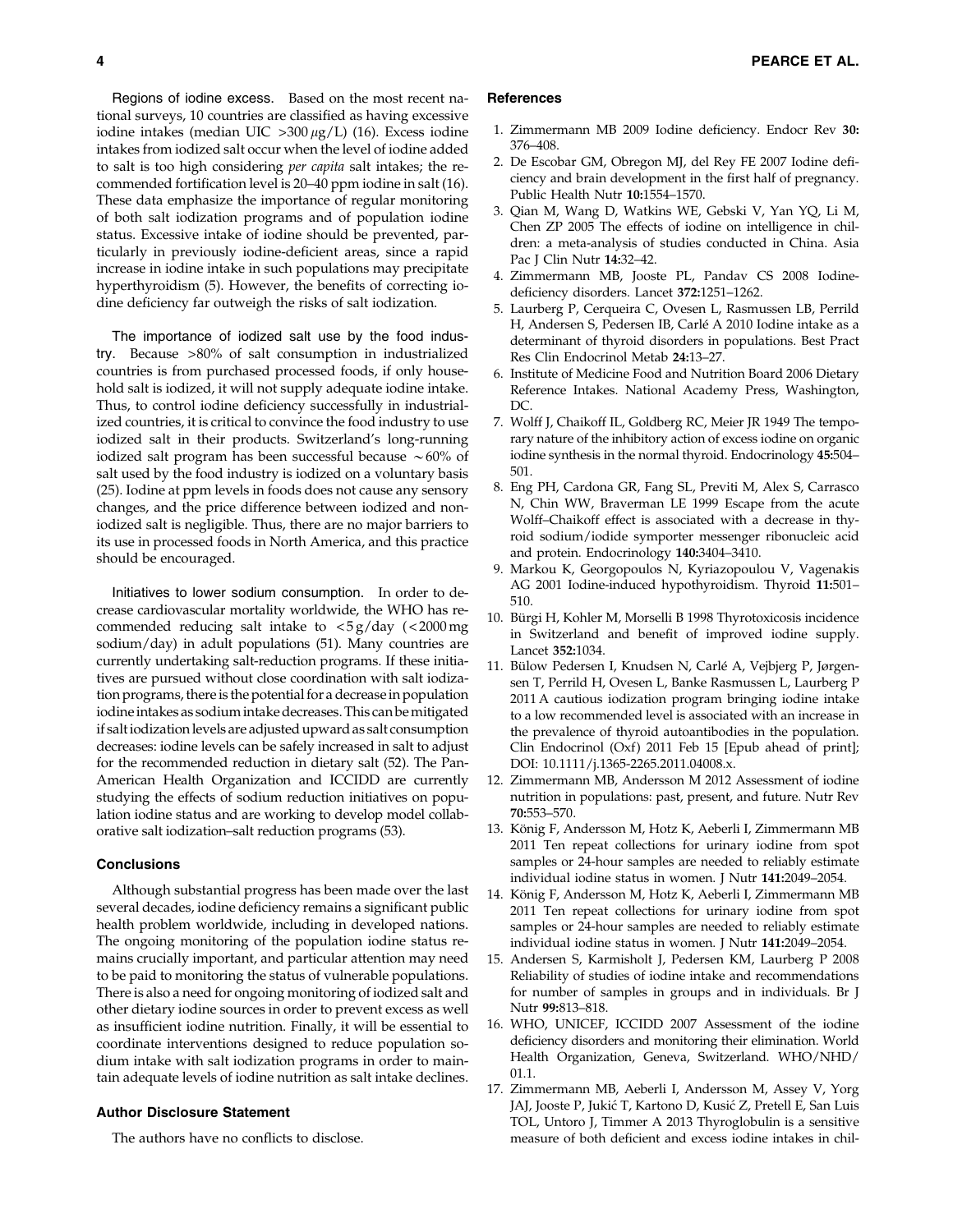dren and indicates no adverse effects on thyroid function in the UIC range of  $100-299 \mu g/L$ : a UNICEF/ICCIDD Study Group Report. J Clin Endocrinol Metab 98:1271–1280.

- 18. UNICEF 2012 The State of the World's Children 2012: Children in an Urban World. United Nations Children's Fund, New York, NY.
- 19. Caulfield LE, Richard SA, Rivera JA, Musgrove P, Black RE 2006 Stunting, wasting, and micronutrient deficiency disorders. In: Jamison DT, Breman JG, Measham AR, Alleyne G, Claeson M, Evans DB, Jha P, Mills A, Musgrove P (eds) Disease Control Priorities in Developing Countries, 2nd ed. Oxford University Press, New York, pp. 551–568.
- 20. UNICEF World Summit for Children 1990 World declaration on the survival, protection and development of children. Available online at www.unicef.org/wsc/declare.htm (accessed November 27, 2012).
- 21. UNICEF. Child info: monitoring the situation of children and women. United Nations Children's Fund, New York, NY. Available online at www.childinfo.org (accessed March 1, 2012).
- 22. UNICEF 2003 The State of the World's Children 2004: Girls, Education and Development. UNICEF, New York, NY.
- 23. Andersson M, Karumbunathan V, Zimmermann MB 2012 Global iodine status in 2011 and trends over the past decade. J Nutr 142:744–750.
- 24. Leung AM, Lamar A, He X, Braverman LE, Pearce EN 2011 Iodine status and thyroid function of Boston-area vegetarians and vegans. J Clin Endocrinol Metab 96:E1303–E1307.
- 25. Andersson M, Aeberli I, Wüst N, Piacenza AM, Bucher T, Henschen I, Haldimann M, Zimmermann MB 2010 The Swiss iodized salt program provides adequate iodine for school children and pregnant women, but weaning infants not receiving iodine-containing complementary foods as well as their mothers are iodine deficient. J Clin Endocrinol Metab 95:5217–5124.
- 26. Andersson M, Takkouche B, Egli I, Allen HE, de Benoist B 2005 Current global iodine status and progress over the last decade towards the elimination of iodine deficiency. Bull World Health Organ 83:518–525.
- 27. Murray CW, Egan SK, Kim H, Beru N, Bolger PM 2008 US Food and Drug Administration's Total Diet Study: dietary intake of perchlorate and iodine. J Expo Sci Environ Epidemiol 18:571–580.
- 28. Hollowell JG, Staehling NW, Hannon WH, Flanders DW, Gunter EW, Maberly GF, Braverman LE, Pino S, Miller DT, Garbe PL, DeLozier DM, Jackson RJ 1998 Iodine nutrition in the United States. Trends and public health implications: Iodine excretion data from National Health and Nutrition Examination Surveys I and III (1971–1974 and 1988–1994). J Clin Endocrinol Metab 83:3401–3408.
- 29. Caldwell KL, Pan Y, Mortinsen ME, Makhmudov A, Merrill L, Moye J. 2013 Iodine, status in pregnant women in the National Children's Study and in U.S. women (15–44 years), NHANES 2005–2010. Thyroid (in press).
- 30. Perrine CG, Herrick K, Serdula MK, Sullivan KM 2010 Some subgroups of reproductive age women in the United States may be at risk for iodine deficiency. J Nutr 140:1489–1494.
- 31. Sullivan KM, Perrine C, Pearce EN, Caldwell KL 2013 Monitoring the iodine status of pregnant women in the United States. Thyroid 23:520–521.
- 32. Pearce EN, Pino S, He X, Bazrafshan HR, Lee SL, Braverman LE 2004 Sources of dietary iodine: bread, cows' milk, and infant formula in the Boston area. J Clin Endocrinol Metab 89:3421–3424.
- 33. Lee SY, Leung AM, He X, Braverman LE, Pearce EN 2010 Iodine content in fast foods: comparison between two fastfood chains in the United States. Endocr Pract 16:1071–1072.
- 34. Statistics Canada 2012 Iodine status of Canadians, 2009 to 2011. Available online at www5.statcan.gc.ca/bsolc/olc-cel/ olc-cel?catno = 82-625-X201200111733&lang = eng (accessed December 3, 2012).
- 35. Katz PM, Leung AM, Braverman LE, Pearce EN, Tomlinson G, He X, Vertes J, Okun N, Walfish PG, Feig DS 2012 Iodine nutrition during pregnancy in Toronto, Canada. Endocr Pract 2012 Nov 27 [Epub ahead of print]; DOI: 10.4158/ep12193.or.
- 36. Gowachirapant S, Winichagoon P, Wyss L, Tong B, Baumgartner J, Melse-Boonstra A, Zimmermann MB 2009 Urinary iodine concentrations indicate iodine deficiency in pregnant Thai women but iodine sufficiency in their school-aged children. J Nutr 139:1169–1172.
- 37. Wong EM, Sullivan KM, Perrine CG, Rogers LM, Peña-Rosas JP 2011 Comparison of median urinary iodine concentration as an indicator of iodine status among pregnant women, school-age children, and nonpregnant women. Food Nutr Bull 32:206–212.
- 38. Phillips DIW 1997 Iodine, milk, and the elimination of endemic goiter in Britain: the story of an accidental public health triumph. J Epidemiol Community Health 51: 391–393.
- 39. Lazarus JH, Smyth PPA 2008 Iodine deficiency in the UK and Ireland. Lancet 372:888.
- 40. Kibirige MS, Hutchison S, Owen CJ, Delves HT 2004 Prevalence of maternal dietary iodine insufficiency in the north east of England: implications for the fetus. Arch Dis Child Fetal Neonatal Ed 89:F436–F439.
- 41. Bath S, Walter A, Taylor A, Rayman M 2008 Iodine status of UK women of childbearing age. J Hum Nutr Diet 21:379–380.
- 42. Pearce EN, Lazarus JH, Smyth PP, He X, Dall'amico D, Parkes AB, Burns R, Smith DF, Maina A, Bestwick JP, Jooman M, Leung AM, Braverman LE 2010 Perchlorate and thiocyanate exposure and thyroid function in first-trimester pregnant women. J Clin Endocrinol Metab 95:3207–3215.
- 43. Vanderpump MP, Lazarus JH, Smyth PP, Laurberg P, Holder RL, Boelaert K, Franklyn JA; British Thyroid Association UK Iodine Survey Group 2011 Iodine status of UK schoolgirls: a cross-sectional survey. Lancet 377:2007–2012.
- 44. Vanderpump MP 2012 Commentary: iodine deficiency as a new challenge for industrialized countries: a UK perspective. Int J Epidemiol 41:601–604.
- 45. Li M, Waite KV, Ma G, Eastman CJ 2006 Declining iodine content of milk and re-emergence of iodine deficiency in Australia. Med J Aust 184:307.
- 46. Mackerras DE, Eastman CJ 2012 Estimating the iodine supplementation level to recommend for pregnant and breastfeeding women in Australia. Med J Aust 197:238–242.
- 47. Ma G, Trieu A, Eastman CJ 2013 Mandatory fortification of bread with iodized salt—a public health success story. Med J Aust (in press).
- 48. DePaoli K, Seal J, Taylor, R 2012 Progressive improvements in iodine status in Tasmania with voluntary then mandatory fortification: preliminary results from the 2011 Tasmanian Urinary Iodine Survey. Abstract. Population Health, Department of Health and Human Services, Tasmania, Australia.
- 49. Rasmussen LB, Carlé A, Jørgensen T, Knudsen N, Laurberg P, Pedersen IB, Perrild H, Vejbjerg P, Ovesen L 2008 Iodine intake before and after mandatory iodization in Denmark: results from the Danish Investigation of Iodine Intake and Thyroid Diseases (DanThyr) study. Br J Nutr 100:166–173.